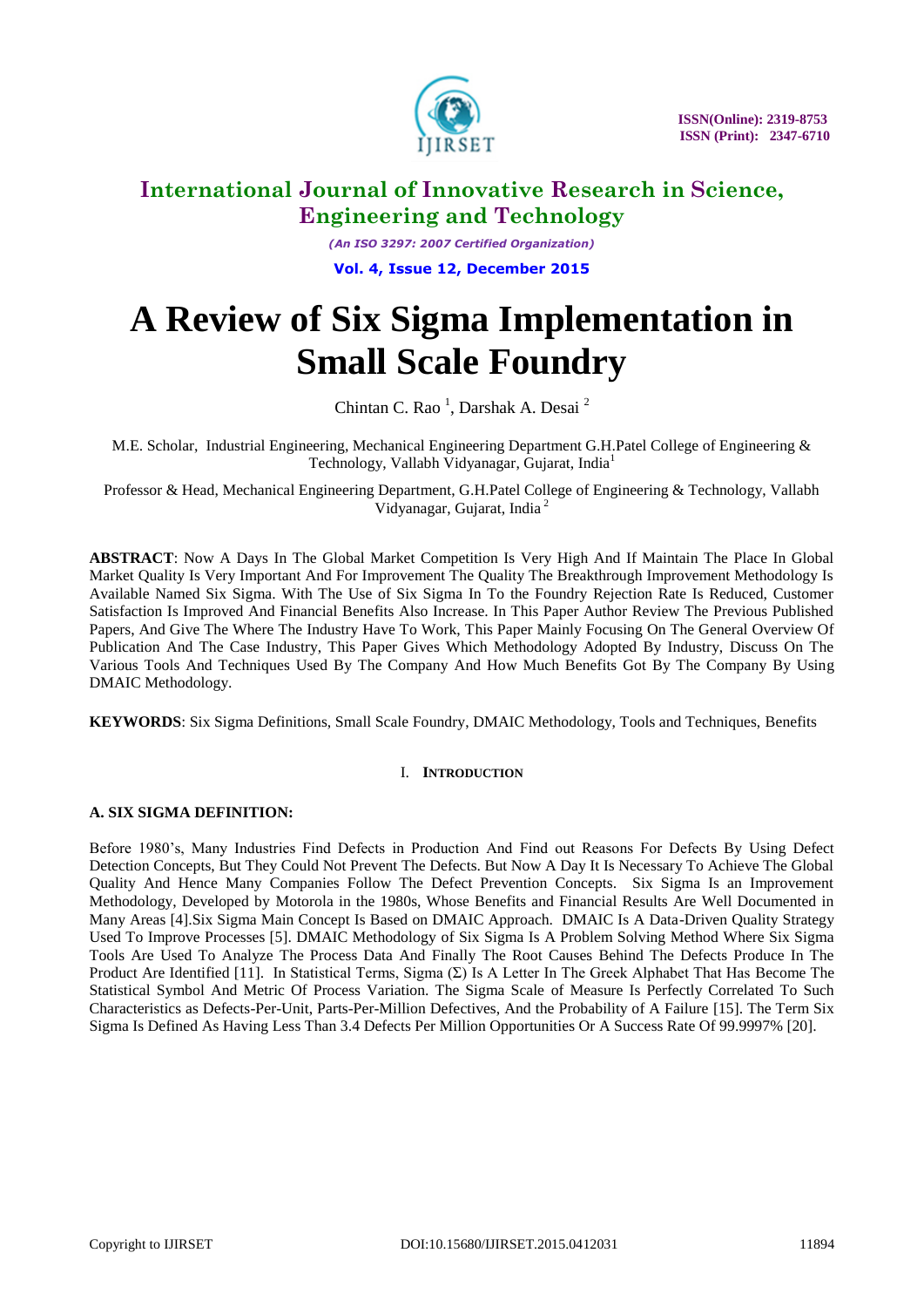

*(An ISO 3297: 2007 Certified Organization)* **Vol. 4, Issue 12, December 2015**



**Fig. 1**. This is the main step of six sigma methodology 1) define 2) measure 3) analyse 4) improve 5) control this is a six sigma step circle [4].

The Relationship Between DPMO And Process Sigma Assumes The Normal Distribution. Currently The Concept of The Six Sigma Is Proposed As A Management Tool For Achieving Process Improvement, Reduced Cost, Reduced Wastage, Increased Customer Satisfaction And Above All, Increased Profitability [4]. Six Sigma Quality Level Allows An Off-Centering of The Process Up To 1.5 Σ. As Can Be Seen From Fig. 2, The Properties of Normal Distribution:

- 68.27% of the area lies within mean  $\mu \pm 1 \sigma$
- 99.73% of the area lies within mean  $\mu \pm 3 \sigma$
- 99.9999998% of the area lies within mean  $\mu \pm 6 \sigma$  [39].



**Fig. 2** , This is the figure of process spread on both side of the mean it means here in the figure both side shows the six sigma and it shows upper specification limit, lower specification limit and normal distribution that shifted at 1.5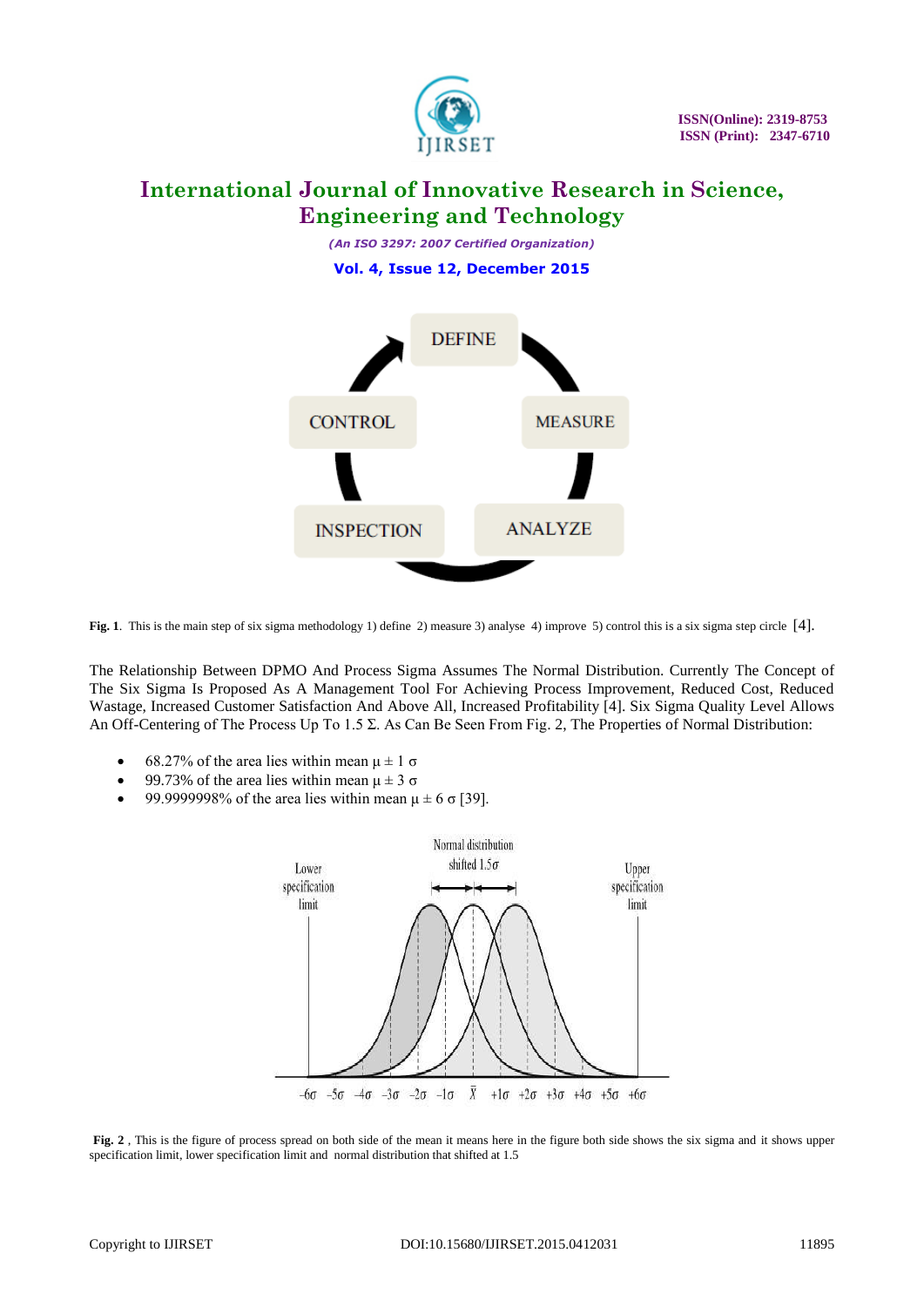

*(An ISO 3297: 2007 Certified Organization)*

### **Vol. 4, Issue 12, December 2015**

**TABLE 1** , Is for the performance measure here in the table sigma level, percent output and DPMO were shown here if defects and sigma levels are inversely proportional. It means if defects increased sigma level decreased and if defects decreased sigma level increase.

| Sigma Level | <b>Percent Output</b> | <b>DPMO</b> |
|-------------|-----------------------|-------------|
| 1σ          | 30.23                 | 697700      |
| $2\sigma$   | 69.13                 | 308700      |
| $3\sigma$   | 93.32                 | 66810       |
| $4\sigma$   | 99.379                | 6210        |
| $5\sigma$   | 99.9767               | 233         |
| რი          | 99.99966              | 3.4         |

Six Sigma implies three things: statistical measurement, management strategy and quality culture. It tells us how good products, services and processes really are, through statistical measuring of quality level [1]. It is also a quality culture. It provides the way to do things right the first time and to work smarter by using data information [2]. Six Sigma helps to identify hidden waste and costs, eliminate defects, increase profit margins, customer satisfaction, employee's satisfaction and level of commitment, and expand the business. In short, Six Sigma is about eliminating process defects and human defects [6].

### **B**. **SMALL SCALE FOUNDRY-AN OVERVIEW:**

In the era of globalization, producing good quality castings as per the standards needs multidirectional competitiveness [1]. Indian foundry industries are constantly on the alert to gain a competitive edge. Yet, the Focus is deviating from overall operational excellence. To compete globally, foundry men have to move ahead from the slogan of 'satisfying customer' and adopt and rigorously Endeavour for 'customer delight'. Meeting customer demands will not be sufficient, requirements will be to exceeding them through quality and productivity improvement [2]. For global competitiveness, foundry industries are trying many techniques such as quality circles, total quality management (TQM), International Organization for Standardization certifications, etc. All these techniques are well capable of producing the desired results, but the darker side of the coin is the issues related with their implementation and longer time span to realize the benefits [1]. There are myths that Six Sigma is suitable for large organizations only but, Six Sigma is equally suitable for Small scale foundry too [41].

**TABLE 2** , is phase wise process here in the table all the step 1) define 2) measure 3) analyse 4) improve 5) control all the things explain in shortly the main aim of this table to give shortly detail of six sigma each phase

| Define  | Identification of suitable projects based on business objectives<br>Define the scope and goals of the improvement project in terms of customer requirement<br>Development of project charter and critical to quality issues |
|---------|-----------------------------------------------------------------------------------------------------------------------------------------------------------------------------------------------------------------------------|
| Measure | Selecting product characteristics and measurement system analysis<br>Mapping the respective processes and data collection<br>Recording the results with process capabilities and exploring the performance gap              |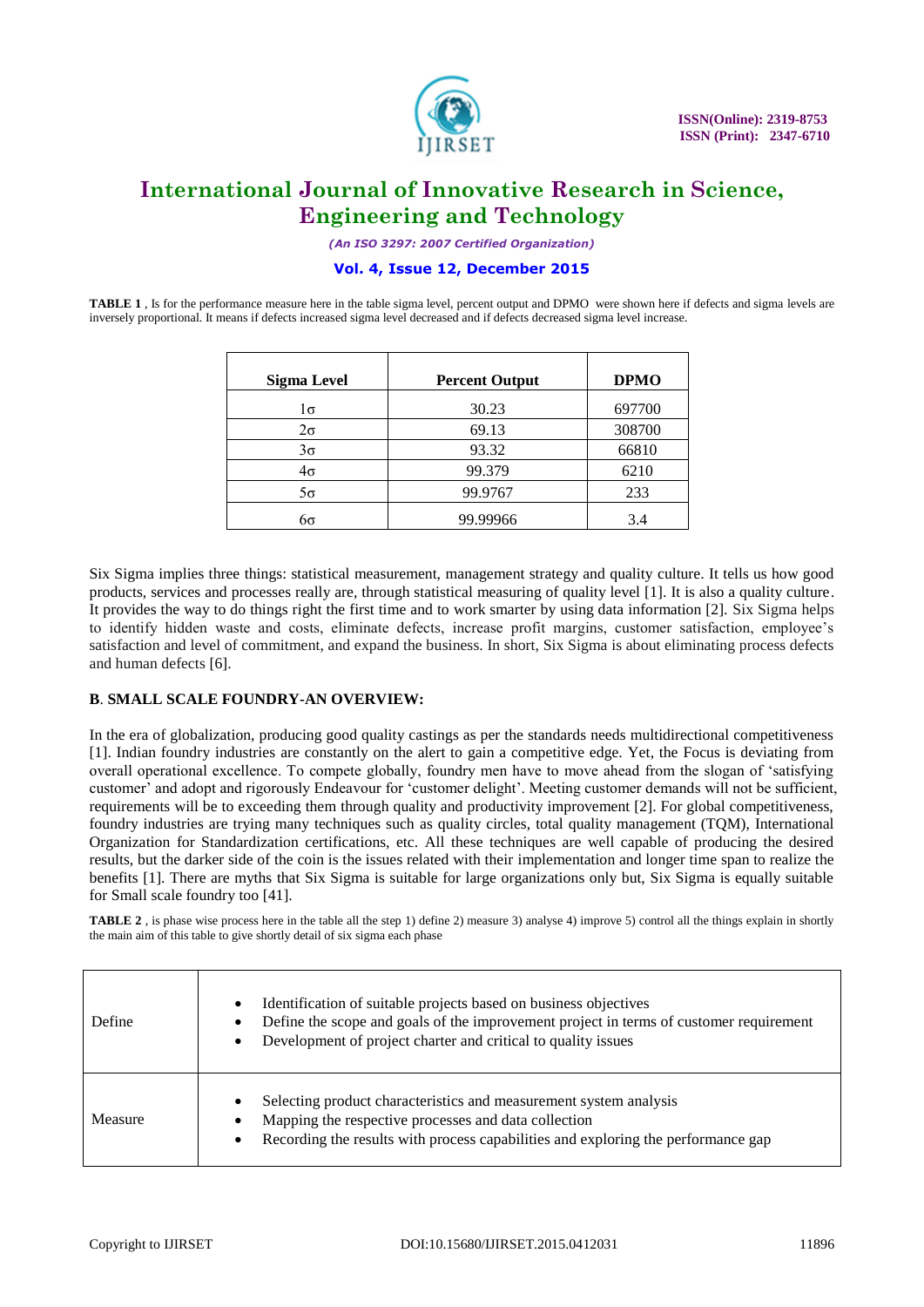

*(An ISO 3297: 2007 Certified Organization)*

### **Vol. 4, Issue 12, December 2015**

| Analyze | Detailed analysis to find out various root causes<br>Validation of the root causes<br>Prioritizing of most affecting root causes                                                        |
|---------|-----------------------------------------------------------------------------------------------------------------------------------------------------------------------------------------|
| Improve | Brainstorming possible alternative improvements for implementation<br>Implementation of the selected improvements<br>٠<br>Verification of key process variables for improved conditions |
| Control | Control process variations to meet customer requirement<br>Develop a strategy to monitor and control the improved process<br>Verify the project objectives                              |

### II. **RESEARCH METHODOLOGY**

The aim of this study is to give find out the benefits which Six Sigma provides to the small scale foundry for reduce the casting defects and improve the quality and productivity. It is an attempt to show road map to small scale foundry for initiation of Six Sigma projects. Here the strategy is to collect relevant information about six sigma collect the different literature and case studies where Six Sigma approach is successfully implemented in small scale foundry. All the case studies (available from established publications) to show the real research and give impactful path to small scale foundry.. These case studies are taken from the established journals and publications. However most of the research studies are not disclosed easily by the authors, we have taken case studies from small scale foundry to explore the concept. The study of all the cases is then compared and is presented in the following sequence

- 1) General overview of publication and the case industry.
- 2) Methodology adopted by the cases industries
- 3) Tools and Techniques used in various phase by them
- 4) Benefits reaped by each of them

### III. **GENERAL OVERVIEW OF PUBLICATIONS AND CASE INDUSTRY**

For the detail view, different case studies are preferred that shows in table 3. it indicates referred name, title of the paper, full journal name and the year of published the research paper, author name who published the paper, and the product name where DMAIC methodology applied.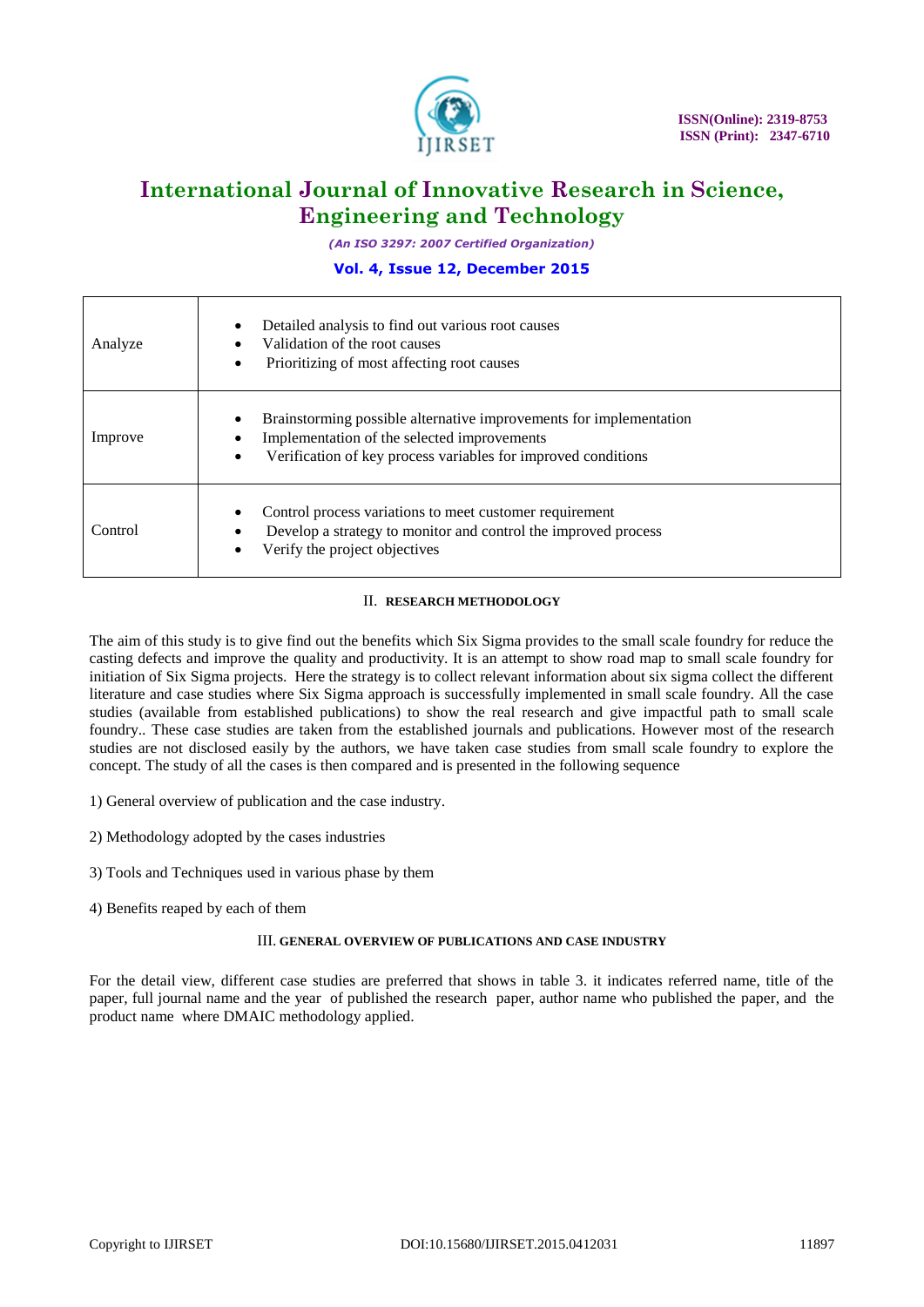

*(An ISO 3297: 2007 Certified Organization)*

### **Vol. 4, Issue 12, December 2015**

**TABLE 3** is general overview of publications and case industry here in the table all research paper that author studied for casting only, and give all the details, about title ,journal year authors and product name.

| <b>Referred</b><br><b>Name</b> | <b>Title</b>                                                                                                                                                               | Journal, Year                                                                                                                                     | <b>Author/Authors</b>                                                                                 | <b>Products</b>                                                         |  |  |
|--------------------------------|----------------------------------------------------------------------------------------------------------------------------------------------------------------------------|---------------------------------------------------------------------------------------------------------------------------------------------------|-------------------------------------------------------------------------------------------------------|-------------------------------------------------------------------------|--|--|
| $\mathbf{A}$                   | Bottom-Line<br>Increasing<br>Through Six Sigma Quality<br>Improvement Drive: Case Of<br>Small Scale Foundry Industry                                                       | UdhygPragati, Vol.<br>36 No. 2,2012                                                                                                               | Darshak A. Desai                                                                                      | Cooler Plate, Hammer,<br>Nose-Ring Segment                              |  |  |
| B                              | And Productivity<br>Quality<br>Improvement Through<br>Six<br>Sigma In Foundry Industry                                                                                     | Int. J. Productivity<br>And<br>Quality<br>Management, Vol.<br>9, No. 2.2012                                                                       | Darshak A. Desai                                                                                      | Flange                                                                  |  |  |
| $\mathbf C$                    | Application Of Six Sigma<br>Methodology In Small Scale<br>Foundry Industry                                                                                                 | International<br>Journal Of Lean<br>Six Sigma, 2013                                                                                               | E.V.<br>Gijo, Shreeranga<br>Bhat, N.A. Jnanesh                                                        | Leaf Springs                                                            |  |  |
| D                              | <b>Empirical Study On Employee</b><br>Job<br>Satisfaction<br>Upon<br>Six<br>Sigma<br>Implementing<br>Methodology<br><b>DMAIC</b><br>In<br>Indian Foundry - A Case<br>Study | "International<br><b>Of</b><br>Journal<br>Engineering,<br>Science<br>And<br>Technology<br>Vol. 3, No. 4, 2011"                                    | А.<br>Kumaravadivel, U.<br>Natarajan                                                                  | Gate Valves,<br>Flywheel<br><b>Outer Casings</b>                        |  |  |
| E                              | <b>Of</b><br>Utilization<br><b>Six</b><br>Sigma(DMAIC) Approach For<br><b>Reducing Casting Defects</b>                                                                     | International<br><b>Of</b><br>Journal<br>Engineering<br>Research<br>And<br>Science<br>General<br>Volume<br>2, Issue<br>6,2014                     | Virender<br>Verma, Amit<br>Sharma,<br>Deepak<br>Juneja                                                | Upper Gear, Lower Gear,<br>Roller<br>Key,<br>Sporting<br>Arm, Worm Gear |  |  |
| ${\bf F}$                      | Application Of Six Sigma<br>Method To Reduce Defects In<br>Green Sand Casting Process: A<br>Case Study                                                                     | International<br>Journal On Recent<br>Technologies<br>In<br>Mechanical<br>And<br>Electrical<br>Engineering<br>(Ijrmee) Volume: 2<br>Issue: 6,2015 | Dhondiram<br>Suraj<br>M<br>Patil,<br>M<br>Ganganallimath,<br>Roopa B<br>Math,<br>Yamanappa<br>Karigar | Transmission<br>Case<br>Casting                                         |  |  |
| G                              | Systematic Methodology<br>A<br>For The Creation Of Six Sigma<br>Projects: A Case Study Of<br>Semiconductor Foundry                                                         | Expert<br>Systems<br>With Applications<br>(Elsevier), 2008                                                                                        | Chao-Ton<br>Su<br>Chia-Jen Chou                                                                       | Semiconductor                                                           |  |  |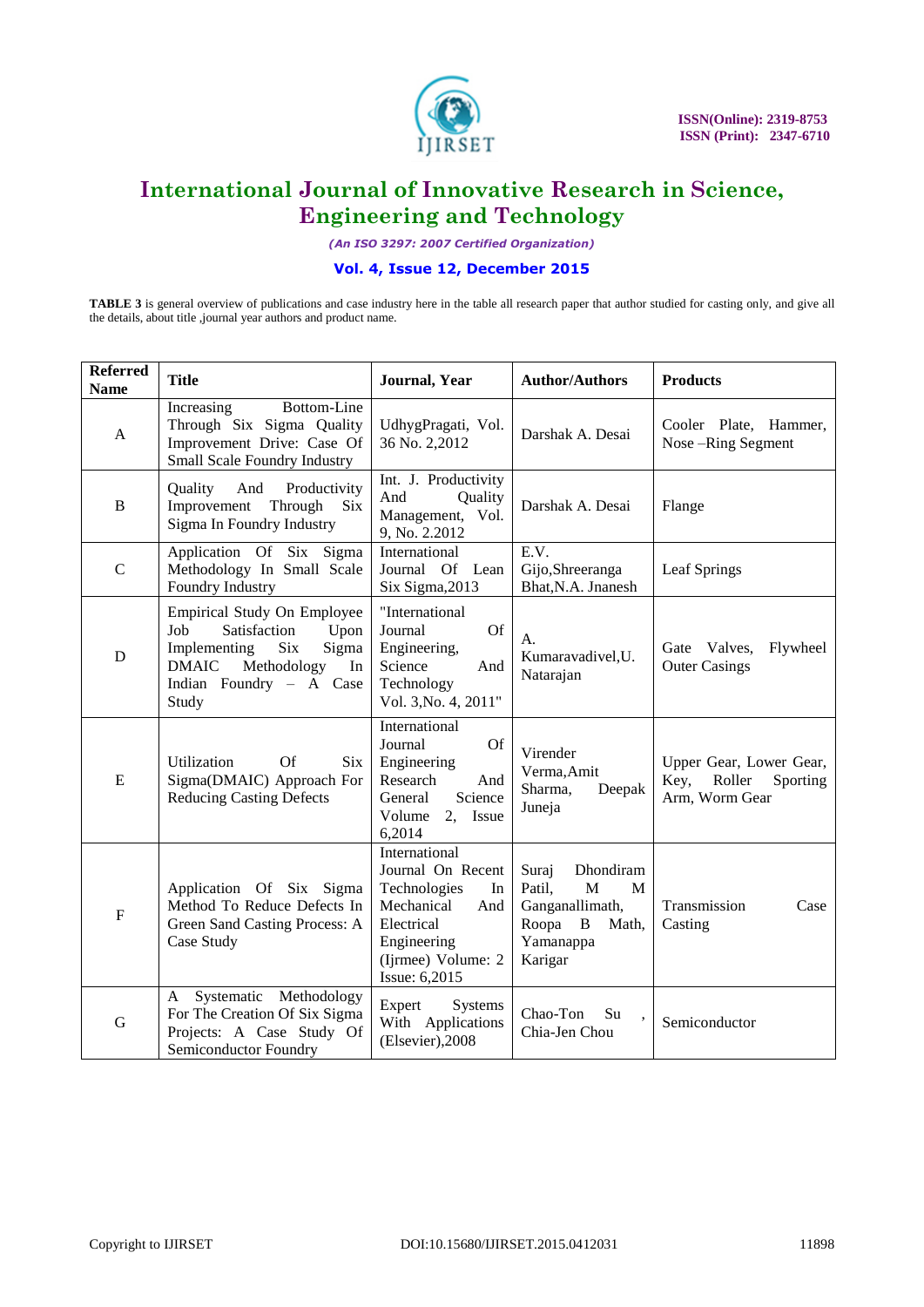

*(An ISO 3297: 2007 Certified Organization)*

#### **Vol. 4, Issue 12, December 2015**

#### IV. **METHODOLOGY ADOPTED BY CASE INDUSTRIES**

As Discussed earlier six sigma concept that there is two methodology DFSS and DMAIC mostly industry applied DMAIC Methodology. In our 7 research paper of casting there was applied six sigma methodology and that all the methodology shown in table in the detail.

**TABLE 4** is for methodology adopted by case industries name of the research paper, methodology, and goals are in the table here table shown that what is the methodology of the case industry and what is the goal of the industry after applying six sigma methodology

| Name          | Methodology  | <b>GOAL</b>                                                                               |
|---------------|--------------|-------------------------------------------------------------------------------------------|
| A             | <b>DMAIC</b> | Reducing rejection in casted products in foundry                                          |
| B             | <b>DMAIC</b> | Improving rejection rate and cycle time of the flange casting                             |
| $\mathcal{C}$ | <b>DMAIC</b> | Reducing rejection in the hardening process of leaf spring leaf spring manufacturing      |
| D             | <b>DMAIC</b> | Reduce the incidence of defects and increase the sigma level of the sand casting process. |
| E             | <b>DMAIC</b> | Reducing rejection in defects in all types of bearing                                     |
| F             | <b>DMAIC</b> | reducing the defects in transmission case casting                                         |
| G             | <b>DMAIC</b> | reducing rejection rate in semiconductor                                                  |

#### V. **TOOLS AND TECHNIQUES USED IN VARIOUS PHASE BY THEM**

In the DMAIC Methodology the most important thing is tools and techniques. In each phase of DMAIC they have different-different tools and techniques. The table shows all the tools and techniques that were used in the small scale foundry with the use of Six Sigma. General tools and technique which are used in different phases are shown below:

**Define Phase**: Project Charter, Pareto Diagram, Flow Chart, CTQ Tree, Process Map, and Supplier-Input-Process-Output-Customer (SIPOC) Diagram.

**Measure Phase**: Pareto Diagram, Data Collection form, Control Charts, Gauge R & R, and Detailed Process Map, Process capability analysis

**Analyze Phase**: Histogram, Run Chart, Control Charts, Scatter Chart, Cause and Effect Diagram, Analysis of Variance (ANOVA), Design of Experiment (DOE), Failure Mode and Effect Analysis (FMEA), Regression Analysis, Hypothesis Testing, Multivariate Chart, Interrelations Diagram.

**Improve Phase**: Brainstorming, Affinity Diagram, Multi Voting, Suitability Matrix, DOE.

**Control Phase**: Related Activity Chart, Standard Operating Procedure (SOP), Control Charts [41].

**TABLE 5** is for tools and techniques used in various phase by the industries here the analysis of 7 research paper and also shown all the tools and techniques that used in to the six sigma that was arranged as per applied tools in each phase

| Phase Wise Use of Tools and Techniques (where, D=Define, M=Measure, A=Analyse, I=Improve and<br>C=Control) |   |  |  |   |  |
|------------------------------------------------------------------------------------------------------------|---|--|--|---|--|
| Tools and techniques<br>Affinity diagram                                                                   | А |  |  | E |  |
| Analysis of variance                                                                                       |   |  |  |   |  |
| Arrow Diagram                                                                                              |   |  |  |   |  |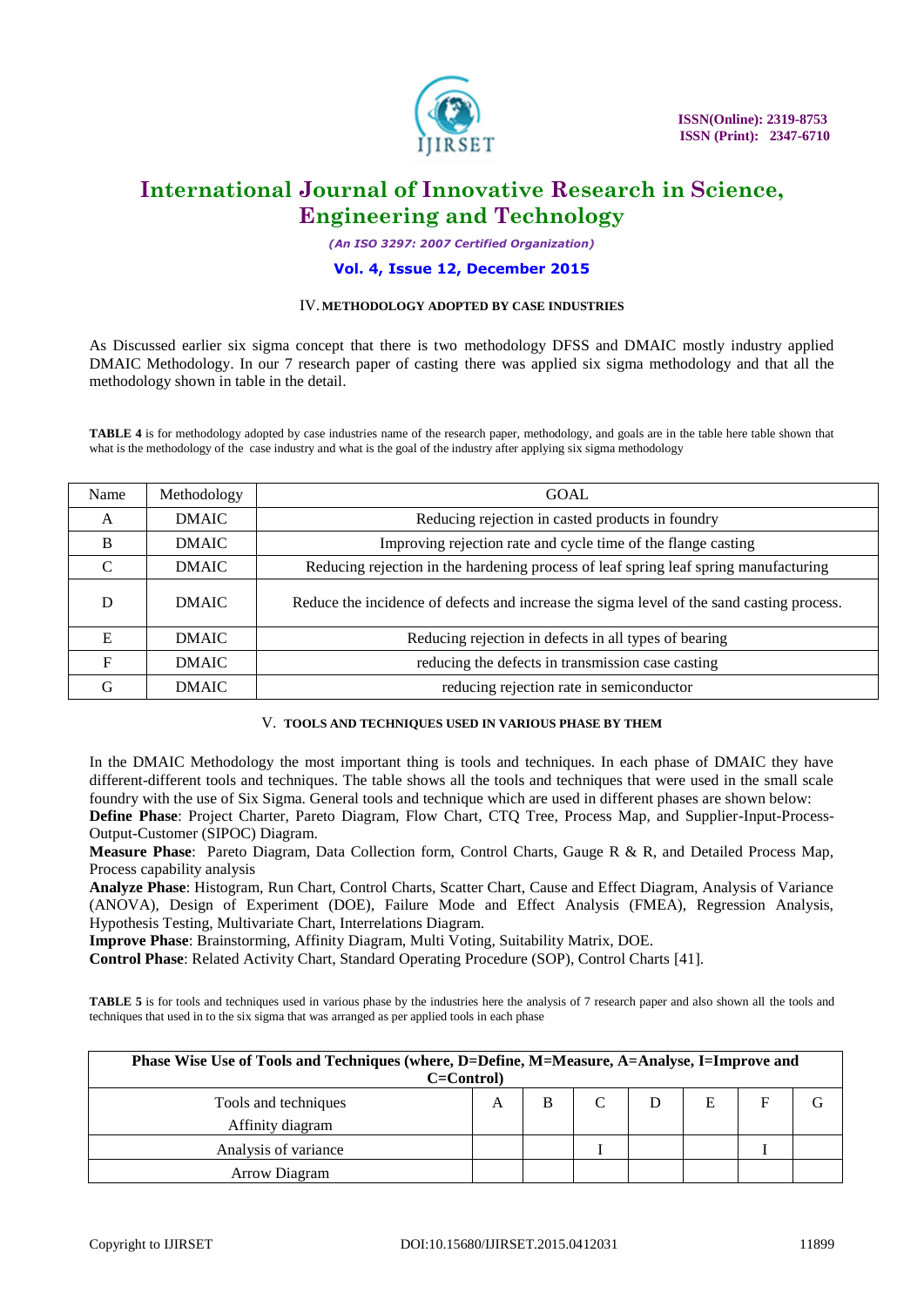

*(An ISO 3297: 2007 Certified Organization)*

### **Vol. 4, Issue 12, December 2015**

| Benchmarking                       |             |             |             |              |   |             |   |
|------------------------------------|-------------|-------------|-------------|--------------|---|-------------|---|
| Brainstorming                      |             |             |             |              |   |             |   |
| Cause & Effect diagram             | A           | A           | A           |              | M | A           |   |
| Check sheet                        |             |             |             |              |   |             |   |
| Control chart                      | $\mathsf C$ | $\mathbf C$ | $\mathbf C$ | $\mathsf{C}$ |   |             |   |
| Correlation analysis               |             |             |             |              |   |             |   |
| Critical to Quality matrix         |             |             |             | I            |   | A           |   |
| Descriptive statistics             |             |             |             |              |   |             |   |
| Design of Experiments              |             |             |             |              |   | I           |   |
| Flow chart                         |             |             | D           |              |   |             |   |
| <b>FMEA</b>                        |             |             |             |              |   |             |   |
| Gantt chart                        |             |             |             |              |   |             |   |
| Gauge R & R                        |             |             |             |              |   |             |   |
| Histogram                          |             |             |             |              |   |             |   |
| Hypothesis testing                 |             |             |             |              |   |             |   |
| KANO model                         |             |             |             |              |   |             |   |
| Matrix data analysis               |             |             |             |              |   |             |   |
| Matrix Diagram                     |             |             |             |              |   |             |   |
| Multivoting                        | A           | A           |             |              |   |             | A |
| Non-parametric tests               |             |             |             |              |   |             |   |
| Pareto Diagram                     | A           | A           |             | $\mathbf M$  |   | $\mathbf M$ |   |
| Pie, bar charts                    |             |             |             |              | M |             |   |
| Poka yoke                          |             |             |             |              |   |             |   |
| Prioritization matrix              |             |             |             |              |   |             |   |
| Project Charter                    |             |             | D           |              |   | D           | D |
| Process capability analysis        |             |             |             | $\mathbf C$  |   |             |   |
| Process decision Program Chart     |             |             |             |              |   |             |   |
| Process map                        |             | A           |             |              |   |             |   |
| QFD                                |             |             |             |              |   |             |   |
| Regression analysis                |             |             |             |              |   |             |   |
| Relation diagram                   |             |             |             |              |   |             |   |
| Root Cause analysis                |             |             |             |              |   |             |   |
| Run charts                         |             |             |             |              |   |             |   |
| Scatter diagram                    |             |             |             |              |   |             |   |
| SIPOC diagram                      |             | ${\bf D}$   | $\mathbf M$ |              |   |             |   |
| <b>Statistical Process Control</b> |             |             |             |              |   |             |   |
| SWOT analysis                      |             |             |             |              |   |             |   |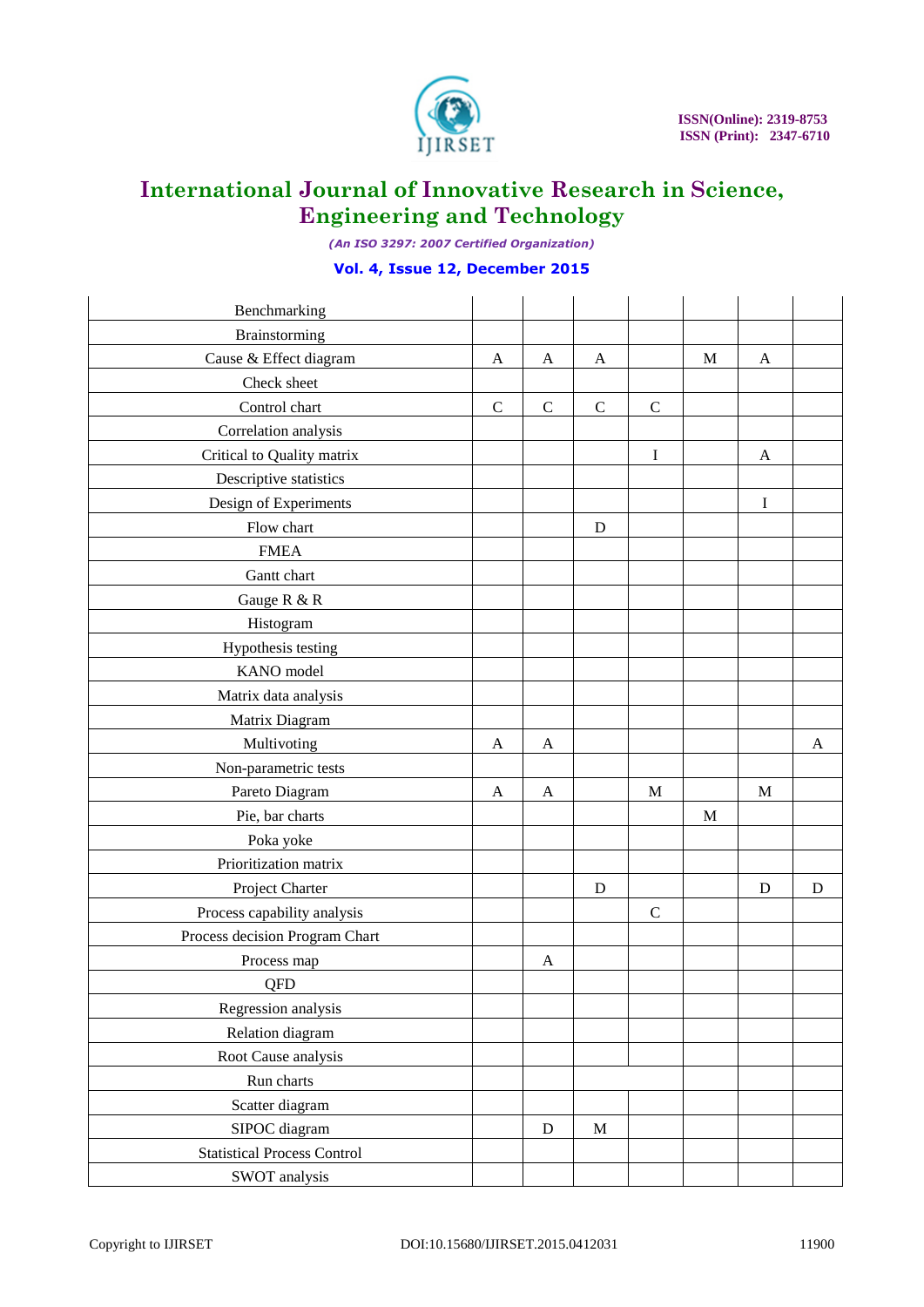

*(An ISO 3297: 2007 Certified Organization)*

### **Vol. 4, Issue 12, December 2015**

| Voice of customer          |                      |     |  |  |  |
|----------------------------|----------------------|-----|--|--|--|
| Why-wh<br>analysis<br>апаг | $\ddot{\phantom{1}}$ | . . |  |  |  |

### VI. **BENEFITS GAINED BY CASE INDUSTRIES**

The main aim of the industries to apply any kind of tools and techniques was to gain benefits. Same as six sigma application is also one of the most important technique from that we get a benefits and the table shows the benefit in to the foundry industry that applied Six Sigma Methodology. In Six Sigma Methodology benefits are kind of reduced rejection rate or improve sigma level that all thing shown in to the table.

**TABLE 6** is benefits gained by case industries here company name that applied six sigma in the foundry and after applying six sigma what was the benefits gained by the industries was shown in to the table

| <b>Name</b> | <b>Benefits</b>                                                                                                                                                                                                                                                                                                                               |
|-------------|-----------------------------------------------------------------------------------------------------------------------------------------------------------------------------------------------------------------------------------------------------------------------------------------------------------------------------------------------|
| A           | Annual financial savings cooler plate 44%, Hammer 45%, Nose-ring segment 22.5%                                                                                                                                                                                                                                                                |
| B           | The sigma level of grey iron flange casting improved from 1.979 to 2.260 and<br>S.G. iron flange casting from 1.638 to 1.954.                                                                                                                                                                                                                 |
| C           | Rejection was reduced from 48.33 to 0.79 per cent, the reduction in rejection and was to the tune of USD<br>$8,000$ per year.                                                                                                                                                                                                                 |
| D           | sigma level of the process being increased from 3.32 to 3.47                                                                                                                                                                                                                                                                                  |
| E           | The rejection due to Blow holes defects were reduced from 2.74% to 0.11%, The rejection due to slag defects<br>were reduced from 2.52% to 0.89%, The rejection due to Misrun defects was reduced from 0.96 % to<br>0.68%, The rejections due to rough surface defects were reduced from 0.73 % to 0.42%, saving of cost Rs<br>$2.35$ lac app. |
| F           | the casting defects of the moulding process were 9.58 % of the Transmission Case castings was reduced to<br>the 5.6%                                                                                                                                                                                                                          |
| G           | Increase of machine utilization in photo module 0.130%, Establish CAR systems 0.066%, Polishing of wafer<br>project 0.134 %, Recruit advanced manpower 0.042%                                                                                                                                                                                 |

### VII. **CONCLUSION**

From the study of all the research paper of six sigma conclude that six sigma is a breakthrough improvement methodology with the use of six sigma it is confirm that we get a min.50% improvement, if we work hard and top management involvement is good. It can also be concluded that DMAIC methodology is mostly used by the industries for their performance improvement. This study will help small scale foundry to initiate Six Sigma projects in their organizations and improve their performance in terms of customer satisfaction as well as financial benefits with increase in competitiveness in worldwide market of foundry.

#### **REFERENCES**

- 1) Increasing Bottom-Line Through Six Sigma Quality Improvement Drive: Case Of Small Scale Foundry Industry By Darshak A. Desai
- 2) Quality And Productivity Improvement Through Six Sigma In Foundry Industry By Darshak A. Desai
- 3) Application Of Six Sigma Methodology In A Small-Scale Foundry Industry By E.V. Gijo, Shreeranga Bhat, N.A. Jnanesh